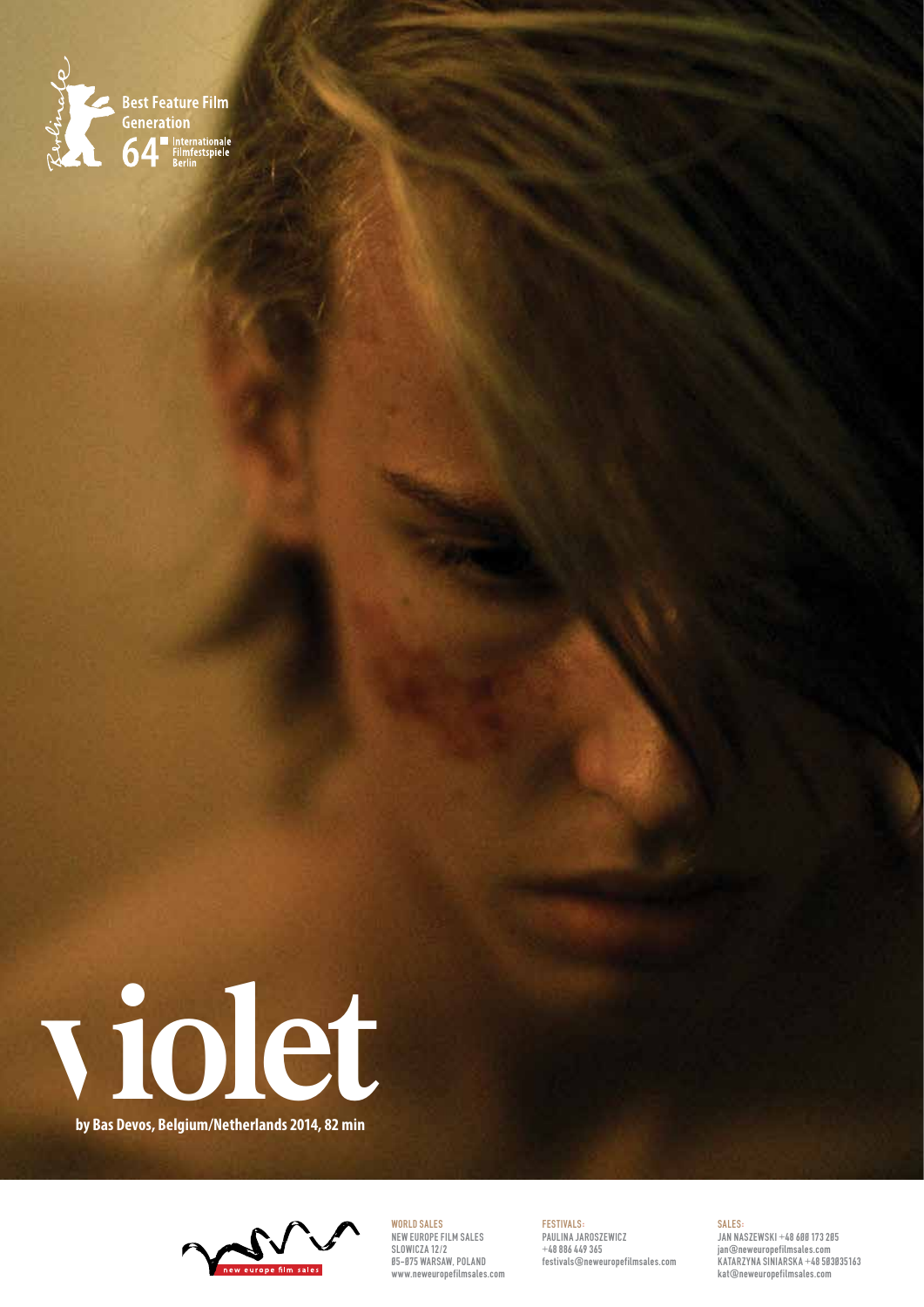

## LOGLINE

15-year-old Jesse is the only one who witnessed the stabbing of his friend Jonas. Now he has to face his family and friends from the BMX riders crew and explain the unexplainable – how he feels about it.

# **SYNOPSIS**

15-year-old Jesse is the only one who witnessed the stabbing of his friend Jonas. Now he has to face his family and friends from the BMX riders crew and explain the unexplainable – how he feels about it. The looks of his close ones and his inability to answer their questions gradually isolate Jesse and the growing grief prevents him from finding comfort.

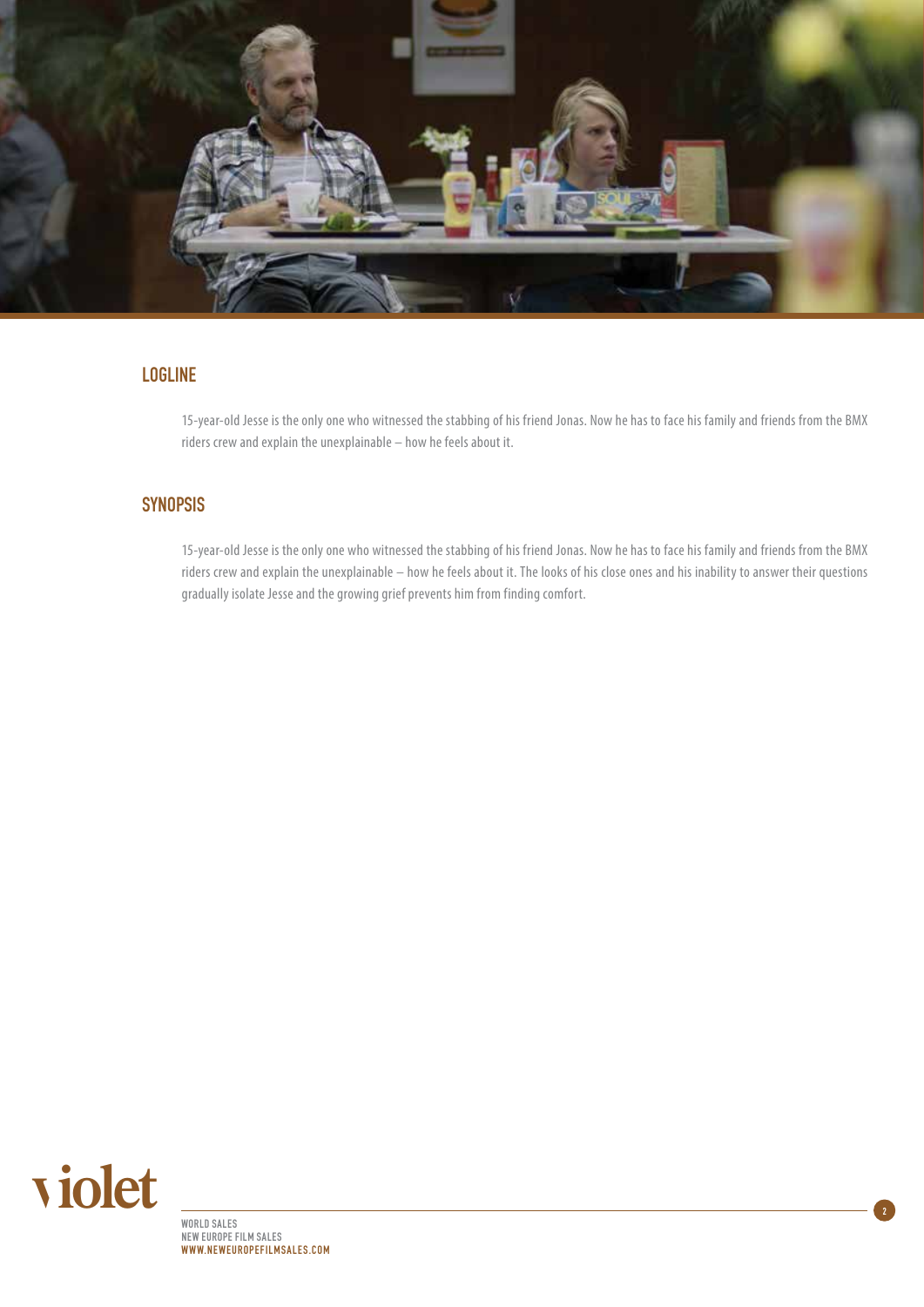

#### DIRECTOR - Bas Devos

Born on 11/04/1983 in Zoersel, Bas Devos wrote and directed four short films, *Taurus* (2005), *Pillar* (2006), *The Close* (2007) and *We Know* (2009) and one feauture film, *Violet* (2014).

Through image and a sparse narrative, he tries to capture moments of beauty, compassion and consolation. Violet explores these themes and investigates the consequent loneliness of its young protagonist.

Besides his filmic work, Bas is involved in theater as a director and light designer.

He currently writes a new film, *Animal Language*.

## **FILMOGRAPHY**

VIOLET(2014) – 80 min. *Winner: Berlinale Generation14Plus, Official Selection: Hong Kong FF, Crossing Europe Linz, Bucharest IFF*

WE KNOW (2009) – 10 min. *Official Selection: Leuven, IndieLisboa, Portugal, Vendôme*

THE CLOSE (2007) – 14 min.

PILLAR (2006) – 15 min.

TAURUS (2005) – 10 min. *Official Selection: Sao Paulo FF, Circuito Off Venice, Leuven, Aix en Provence Official Selection: Sao Paulo, Gent, Leuven*

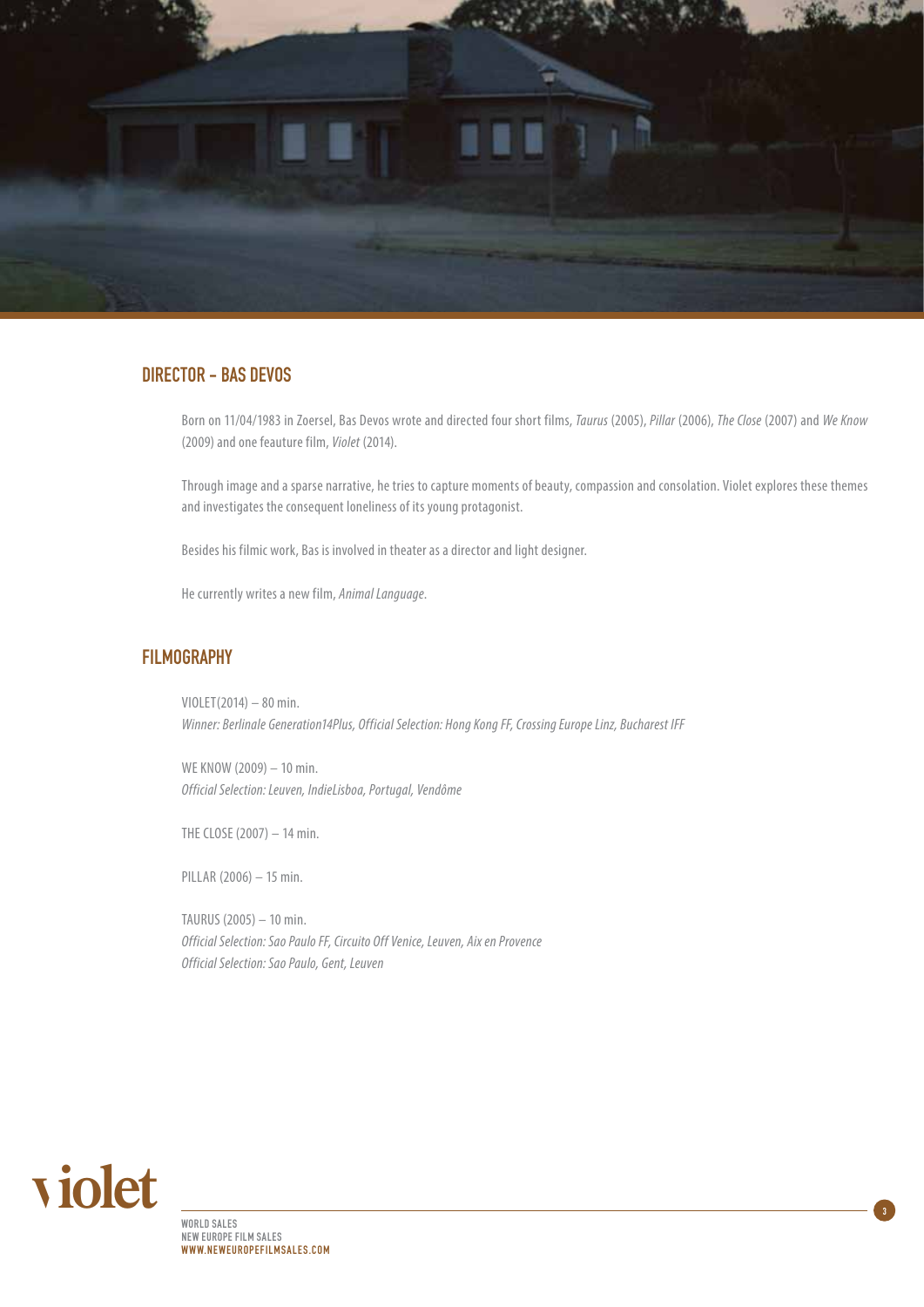

#### DIRECTOR'S STATEMENT

The way the formal aspects of film and films materiality can dictate the content has always intrigued me. The way light and dark, noise and silence and time and space alter the meaning of what is shown is vastly enigmatic and seemingly beyond comprehension.

Often I found myself moved not by what was shown but by how it reached me. I connected to certain films because, on a deeper level, I connected to the way the filmmaker saw the world. How the light wakes up a space or how the screen-space separates two people. How screentime feels like private-time or how complete silence makes me aware of my own presence, my own posture. These sensory experiences defined and refined how I perceive the medium. I love stories. I love telling them. Drawing them. But in film I felt much more attracted to something on the border of the narrative. I wanted to film windows. And lamps. And fires.

#### **The surface of things. The surface of people**

Violet departs from an act of violence. It initiates a very simple narrative: a process of grief and loneliness through the eyes of a teenager. Both in form and content the film tries to disarm the violence of its opening. The cruel, distant observation of a murder through a cctv monitor, in its silence and indifference, was a necessary start. It was for me a force, a presence that demanded opposition. Not relying on a defined psychological drive, but on the tools of film, I hoped to evoke something of the isolation and powerlessness of the main character. Through observing him and his surroundings, I believe something can be seen that is harder to articulate, but that has a stronger power than the underlying violence. A belief, maybe, that people connect not in what we understand but in what we do not.

Maybe here for me content and form truly converge, in not knowing why exactly things are the way they are.

Finally, I would like to stress the obvious. This film is not the work of one, but of many makers. Every member of the cast and crew helped me, not in 'realizing my vision', but in letting me see, hear and feel things in a different way, previously unimagined.

Bas Devos

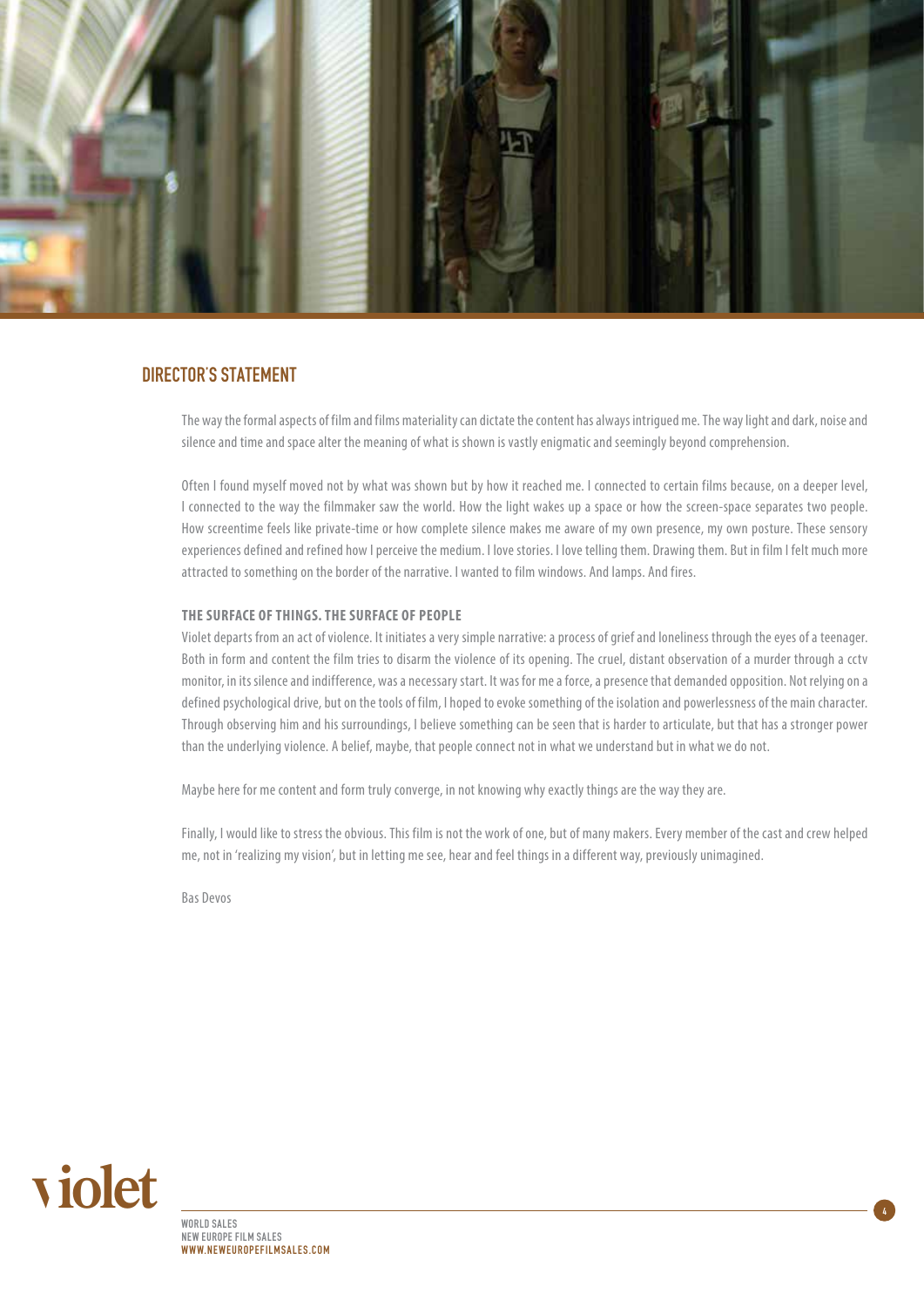

#### Director of Photography - Nicolas Karakatsanis

Nicolas Karakatsanis is a Belgian photographer and an internationally renowned DOP (Director of Photography).

 Born in Antwerp in 1977, Nicolas Karakatsanis studied at Sint-Lukas Brussels ('film', 2001-2003). In 2003 he left for Berlin for a work placement in a post-production company.

That same year, at the request of friends of his who were also studying film, he started to work as DOP on their student short film projects. This marks the start of his career as a DOP for film and advertising.

At the same time Nicolas Karakatsanis used his talent as a photographer and a DOP for his own personal artistic projects. He worked a lot in the music world, making video clips or taking photos on set. On another level he also produced the album of the rock group, "Drums are for parades" (releasing an EP and a full album on his label, Skeleton Ears) and also helped produce the first album of the group, Hickey Underworld.

From 2004 onwards he worked with the painter Michael Borremans, creating artistic videos.

In 2005, together with his brother, Dimitri, he published the book, "Der Verfall", a graphic overview of the work of the Antwerp artist, Gerard Leysen. In 2006 he made his first feature film, *Small Gods*, which he co-produced with his brother, who also directed it. The film was selected for the Venice Film Festival.

He first exhibited his photos with Toon Aert, at the A.L.I.C.E. Gallery in 2007. From 2008 onwards he started publishing his photos on the blog, « The Skeleton Herald ». In 2010 he had his second exhibition at A.L.I.C.E.

In 2012, the Belgian film, *Bullhead (Rundskop)*, by director Michael Roskam, on which Nicolas Karakatsanis collaborated as DOP, was nominated as a contender for the Oscar for the best foreign film.

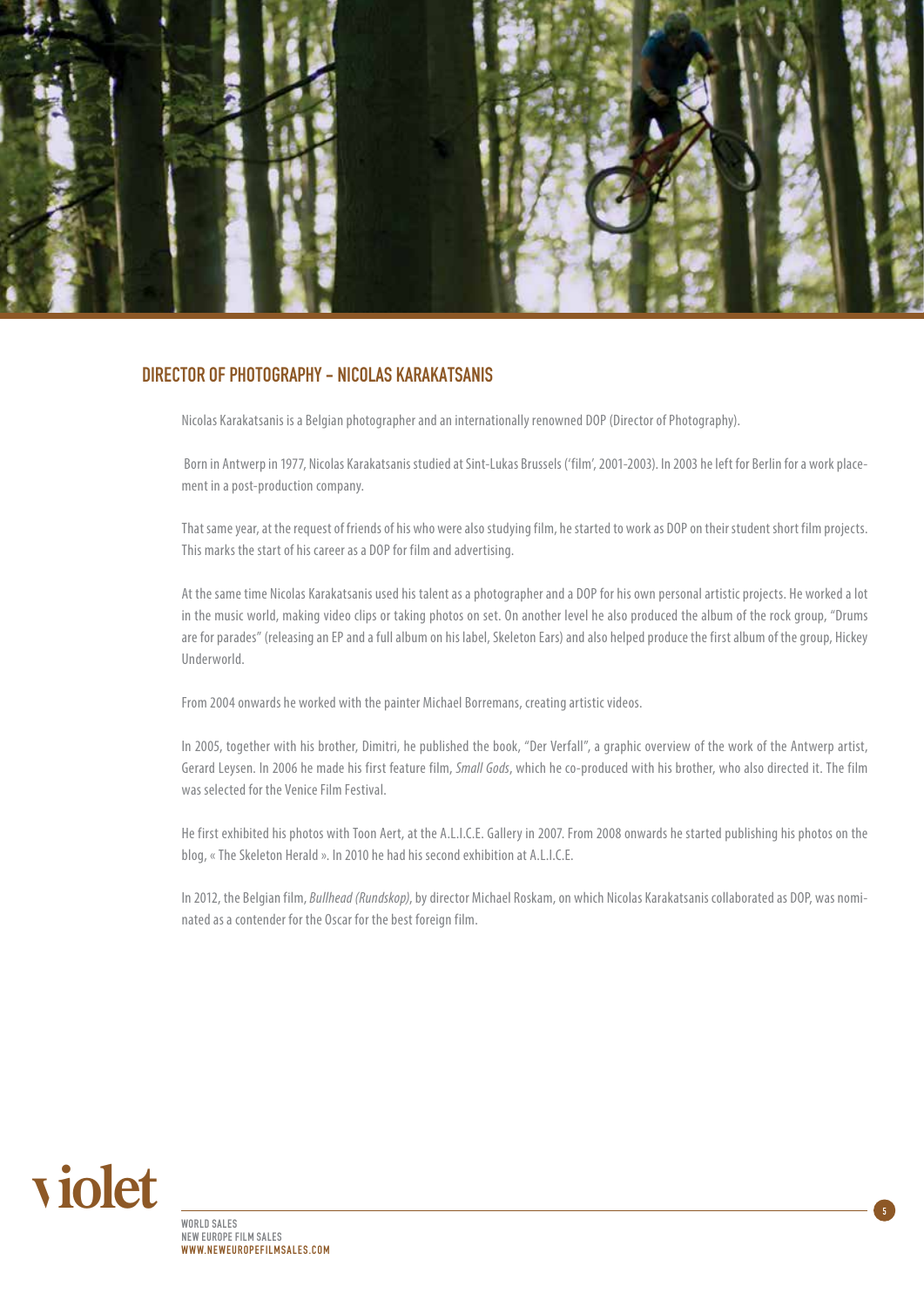

#### MINDSMEET

Minds Meet is a Brussels-based production company created by Tomas Leyers (producer) and Caroline Strubbe (director). Minds Meet is specializing in the creation of artistic European cinema and the direction and production of events and unique live shows. They seek for emotive development, story-writing and overall smart production. With the right people and the right mind-set, fit for the project, they support emerging and established talents and bring them together to create dynamic unique productions with singular voices. To let the creative minds meet.

**www.mindsmeet.be**

#### New Europe Film Sales

New Europe Film Sales is a boutique world sales company based in Warsaw, Poland and working across the world. The company holds worldwide rights to a number of short and feature films and works with theatrical, TV, VOD and internet buyers.

Until the end of 2011, NEFS specialized in short film sales and worked with award-winning directors, such as Ruben Östlund, Tomek Baginski and Jonas Odell.

Since 2012, it opened up to feature films as well.

Out of the 10 feature films in the company's catalogue, 6 had their world or international premiere at the Berlinale, 2 at Rotterdam IFF, one in Karlovy Vary FF and Toronto FF.

Among the company's short films, there are 4 Oscar shortlisters or nominees, as well as winners of Berlinale, Locarno, Sundance, Oberhausen and Rotterdam.

**www.neweuropefilmsales.com**

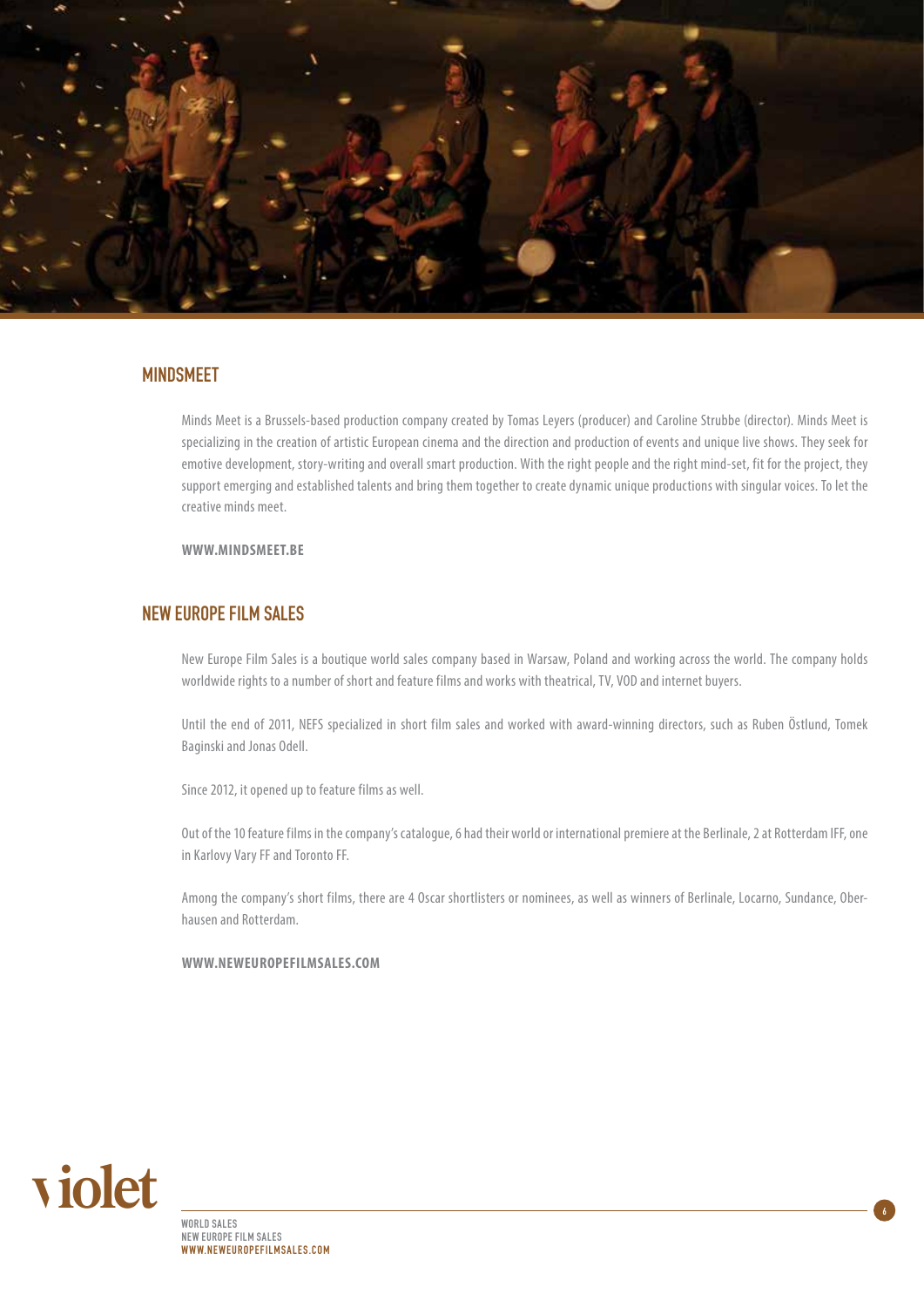

## PRESS & FESTIVALS

**World Premiere:** Berlinale Generation 2014 – Winner – Grand Jury Prize **Asian Premiere:** Hong Kong FF 2014

**Official selections:**  Bucharest IFF – competition, CPH PIX – competition Cinerama, Brazil - competition Crossing Europe, Linz - competition

#### **PRESS**

*Beautifully shot images speak way louder than words in this Belgian drama about a teenager's mourning process*.

*If Gus Van Sant had grown up in Flanders (...) he might have directed something like Violet.*

*The final image, an 8-minute sequence shot, is a wonder to behold and ends the film on a perfect and perfectly poetic note*.

The Hollywood Reporter